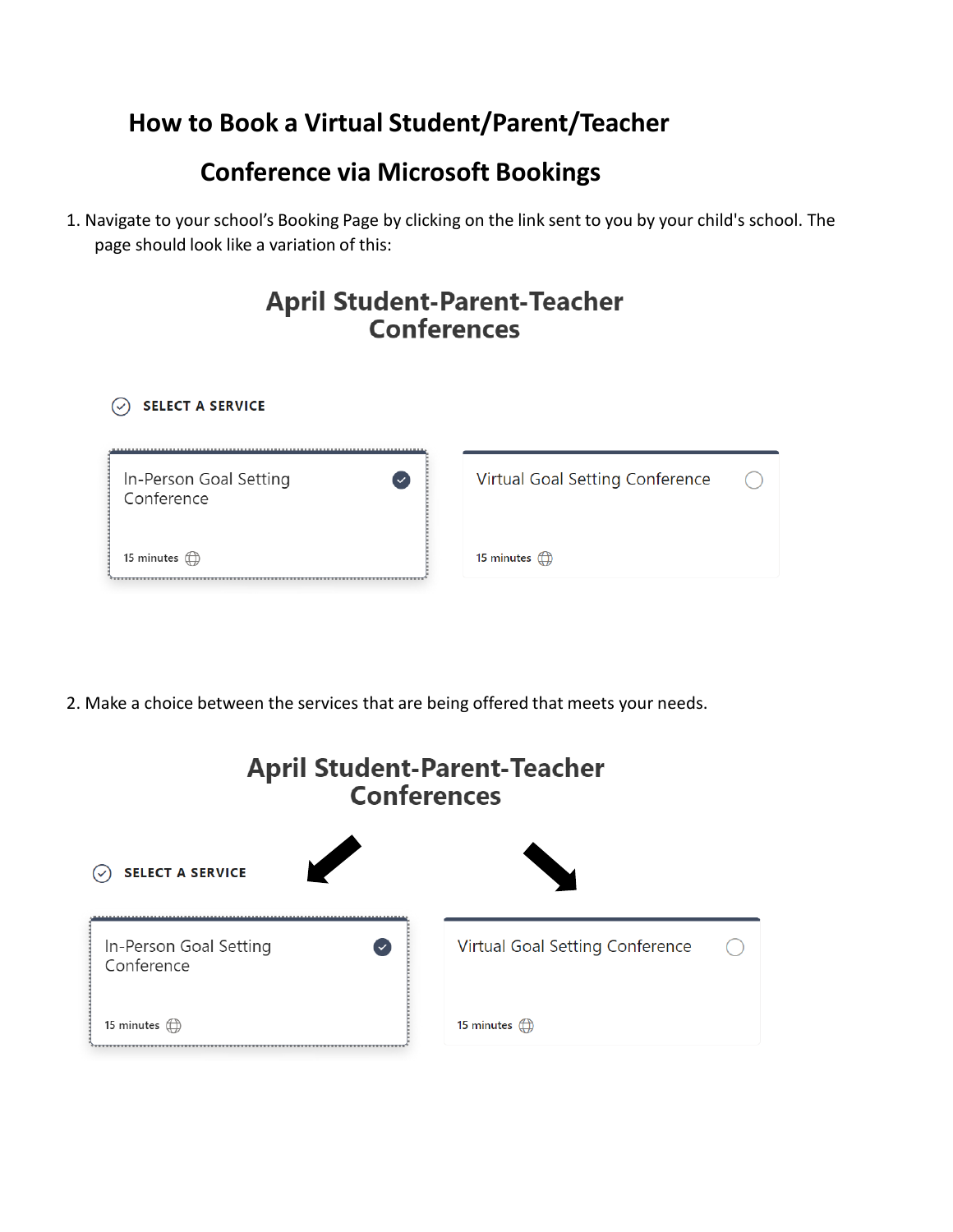3. Choose your child's teacher from the list. **If you miss this step, you will be assigned a random teacher.**

Booking for In-Person Goal Setting Conference

| မိ<br><b>SELECT STAFF (OPTIONAL)</b> |  |
|--------------------------------------|--|
| Anyone                               |  |

4. Choose the date on the left and time on the right to choose when your interview will take place.

| Anyone                                                       |    |            |      |     |    |          |             |         |         | $\checkmark$ |
|--------------------------------------------------------------|----|------------|------|-----|----|----------|-------------|---------|---------|--------------|
|                                                              |    |            |      |     |    |          |             |         |         |              |
|                                                              |    |            |      |     |    | April 14 |             |         |         |              |
| <b>DATE</b><br>$\Xi$                                         |    |            |      |     |    | ΊL,      | <b>TIME</b> |         |         |              |
|                                                              |    |            |      |     |    |          |             |         |         |              |
| $\left\langle \right\rangle$<br>$\left\langle \right\rangle$ |    | April 2022 |      |     |    |          | 3:00 PM     | 3:45 PM | 4:15 PM |              |
| Su<br>Mo                                                     | Tu | We         | Th   | Fr. | Sa |          |             |         |         |              |
|                                                              |    |            |      | 1   | 2  |          | 4:45 PM     |         |         |              |
| 3<br>$\overline{4}$                                          | -5 | 6          | 7    | 8   | 9  |          |             |         |         |              |
| 10<br>11                                                     | 12 | 13         | (14) | 15  | 16 |          |             |         |         |              |
| 17<br>18                                                     | 19 | 20         | 21   | 22  | 23 |          |             |         |         |              |
| 24<br>25                                                     | 26 | 27         | 28   | 29  | 30 |          |             |         |         |              |